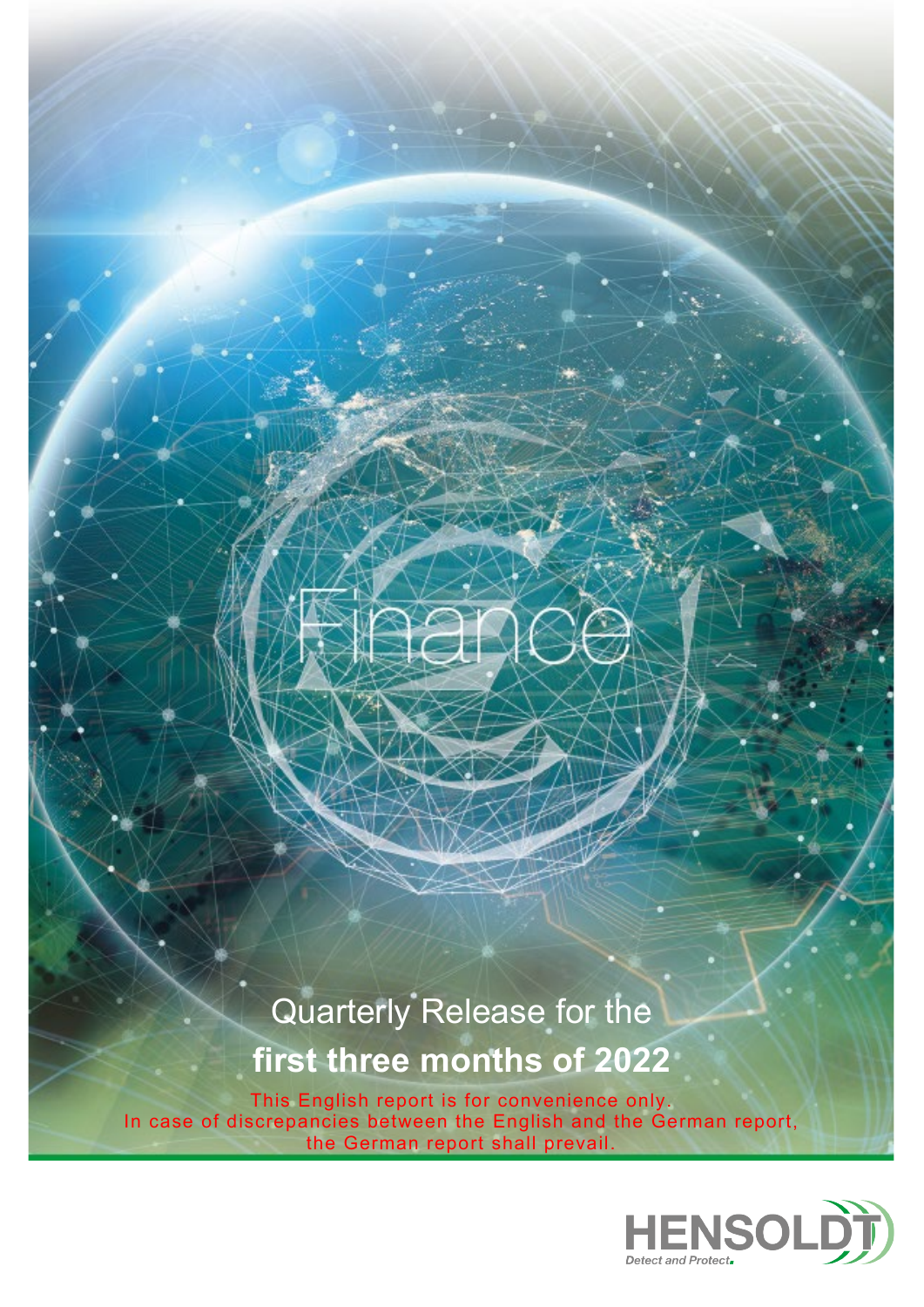### Earnings release  $\mathsf{A}$

#### **Business development** 1

Russia's war on Ukraine represents a turning point the likes of which we have not seen in Europe since the Cold War. This abrupt end of the global order will leave a lasting mark – on the worlds of politics and business, but especially on the people in the affected regions. The medium and long-term consequences are not yet assessable and are being analysed by HENSOLDT on an ongoing basis. There were no significant effects on HENSOLDT's project business in the current reporting period.

----------------------------------------------------------------------------------------------------------------------------------------------------------------

In the first three months of the year 2022, we continued to monitor the situation around the COVID-19 pandemic at all our sites to protect the health and well-being of all our employees, customers and partners as well as our business. The COVID-19 pandemic has still not significantly influenced the business of HENSOLDT Group ("HENSOLDT" or "the Group") as a provider of defence and security electronic solutions.

In the previous year, the Italian aerospace and defence group Leonardo S.p.A., Italy, ("Leonardo"), and the company Square Lux Holding II S.á r.l. ("Square Lux"), a portfolio company controlled by funds advised by Kohlberg Kravis & Roberts & Co. L.P. ("KKR"), concluded a share purchase agreement to acquire 25.1 % of the shares of HENSOLDT AG (hereinafter also referred to as the "Company"). The share purchase agreement dated April 24, 2021, was executed on January 3, 2022, after the conditions precedent had been fulfilled. The corresponding voting rights notification was published on January 4, 2022.

After the complete withdrawal of Square Lux as a major shareholder at the beginning of April 2022, HENSOLDT now has two strong and long-term major shareholders on its side, the Federal Republic of Germany and Leonardo, each holding 25.1 % of the shares.

In a voting rights notification dated April 1, 2022, the institutional investor Lazard Asset Management LLC reported that it had exceeded the 5 % threshold and was thus also one of the Company's major shareholders with a share of 5.5 %. Thus, free float was around 44.3 %.

As part of long-term succession planning, the Supervisory Board approved the early consensual termination of the appointment of Axel Salzmann (CFO) and Peter Fieser (CHRO) as members of the Management Board. Axel Salzmann will leave the Management Board on June 30, 2022, and Peter Fieser on September 30, 2022. Both will remain available to the Group for three months in an advisory capacity. Christian Ladurner, currently Head of Group Controlling & Investor Relations, will take over as CFO on July 1, 2022. Dr. Lars Immisch, currently Executive Vice President HR of Airbus Defence and Space, is expected to take over as CHRO on October 1, 2022.

Overall, HENSOLDT`s operating business continued its positive development in the first three months of 2022 and strong order intakes were recorded. These include in particular a major order for the Eurofighter (service contract C3) with a contract value of € 270 million as well as orders for the equipment of the Frigate 126 in the Sensors segment. Revenue increased significantly by 36.9 % (€ 286 million; previous year: € 209 million). This is mainly due to the ramp up of key programs. Adjusted EBITDA increased by 10.5 % (€ 17 million; previous year: € 15 million). The increase compared to the previous year period was mainly related to volume effects. These effects were partly compensated by lower project margins for higher revenues from pass-through business and from projects in early stage of the lifecycle.

#### **Economic conditions**  $\overline{2}$

## **General economic conditions**

The latest forecasts of the World Trade Organisation (WTO) indicate that world trade will weaken significantly. Accordingly, international trade is expected to grow by only 3.0 % this year. In October 2021, the WTO had still expected world trade to grow by 4.7 %. The WTO cites further increases in energy prices, higher food prices and lower exports by Russia and Ukraine as the main reasons for this development. In addition, there are numerous other problems for exporters, such as supply bottlenecks and strongly increased transport costs and times. The latter result in particular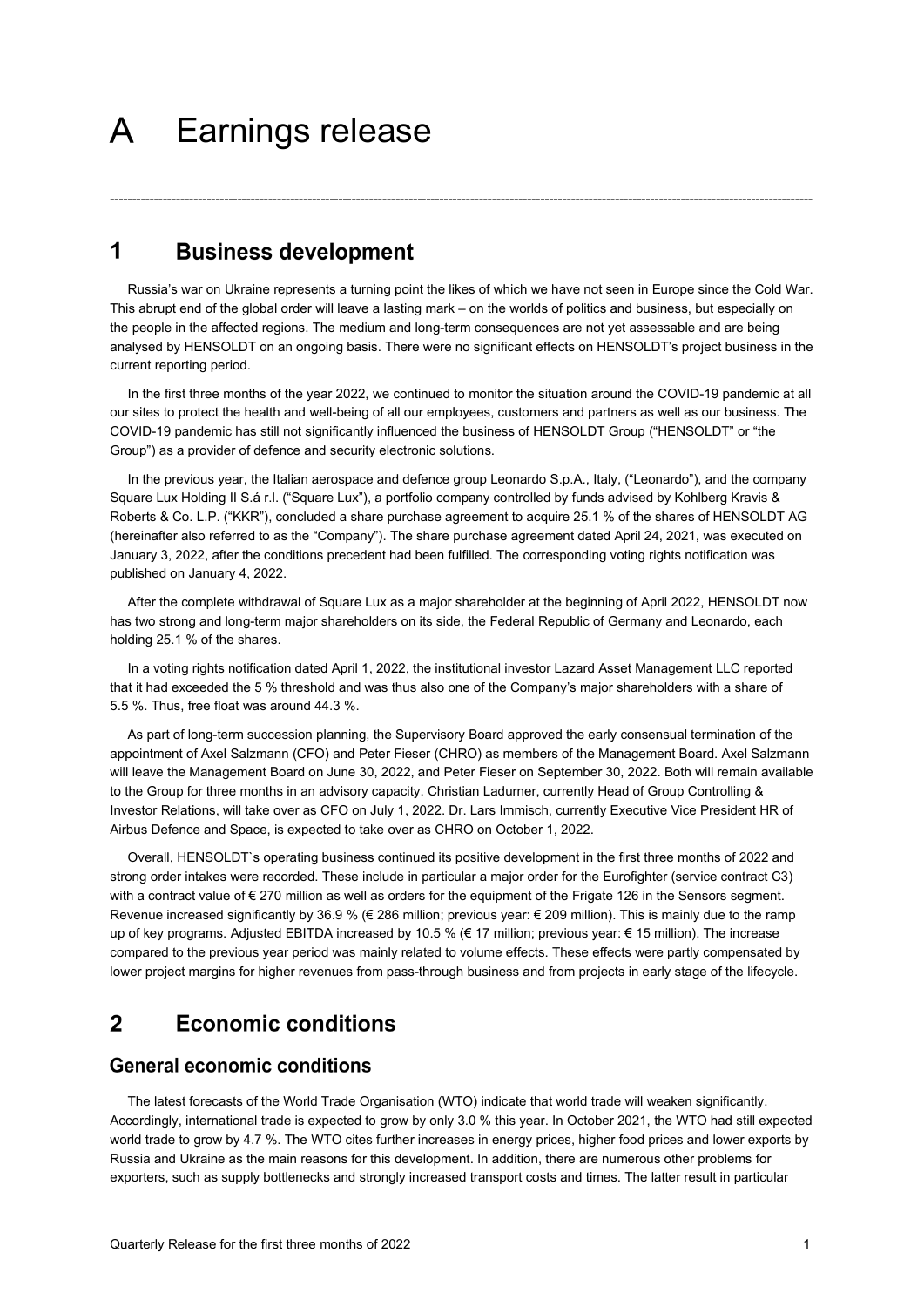from necessary detours and port closures due to the war as well as the current lockdowns in China, the world's second largest economy, as a result of which many supply chains continue to be disrupted.

Leading German economic research institutes also corrected the economic forecast for Germany significantly downwards due to the war in Ukraine and the ongoing COVID-19 pandemic. For this year, researchers expect the gross domestic product to grow only by 2.7 %. In the event of an immediate interruption of Russian gas deliveries, the economic output would even increase by only 1.9 %, whereas a growth of 4.8 % was still forecast in autumn 2021. Inflation is forecast at 6.1 % for this year, the highest level in 40 years.

## Conditions in the defence and security sector

Russia's war on Ukraine, rising international tensions and competition between political systems continue to drive short- and long-term increases in global defence budgets, investments and capabilities. Since the start of the war at the end of February 2022, twelve European states have already announced an increase in their defence budgets.

In response to Russia's war on Ukraine, Chancellor Olaf Scholz announced in a speech to the German Bundestag on February 27, 2022, a special budget for the Bundeswehr amounting to € 100 billion and an increase in German defence spending to 2 % of the gross domestic product. The special budget is to be used in particular to finance significant and complex multi-year equipment projects of the Bundeswehr. In addition to the defence budget, the special budget is to be used to finance major projects of the Bundeswehr determined in close alignment with the German Bundestag. On March 16, 2022, the German Cabinet (Bundeskabinett) adopted the draft laws on the establishment of the "Special Budget of the Bundeswehr" and on the amendment of the German Constitution (Article 87a). The draft laws for the special budget and the intended amendment to the Constitution are to be completed in the parliamentary procedure by June 10, 2022, with the second consultation in the German Bundesrat.

In addition to short-term measures, the European Union has presented a plan to strengthen its security and defence policy until 2030 with the publication of its Strategic Compass on Security and Defence on March 21, 2022. This includes strengthening the security and defence industrial base with the aim of investing more and better in capabilities and innovative technologies, closing strategic gaps and reducing technological and industrial dependencies. Basis of the security policy is the strategic partnership with the NATO as well as with other international organisations such as the Organisation for Security and Cooperation in Europe (OSCE), the African Union (AU) and the Association of Southeast Asian Nations (ASEAN).

Furthermore, a stronger cooperation, investments in strategic future fields of European security and defence as well as increasing national defence budgets with short-term procurement measures and long-term planning security are currently shaping the framework conditions of the defence and security sector.

#### **Results of operations** 3

|                                    |      | Order intake       |          |                          | Revenue |                    |      | Book-to-Bill |           | Order backlog |       |         |
|------------------------------------|------|--------------------|----------|--------------------------|---------|--------------------|------|--------------|-----------|---------------|-------|---------|
|                                    |      | First three months |          | First three months       |         | First three months |      | Mar. 31.     | Dec. 31.  |               |       |         |
| in $\epsilon$ million              | 2022 | 2021               | % Delta  | 2022                     | 2021    | % Delta            | 2022 | 2021         | % Delta   | 2022          | 2021  | % Delta |
| Sensors                            | 627  | 402                | 55.9%    | 242                      | 165     | 47.0%              | 2.6  | 2.4          | 6.1%      | 4.814         | 4.420 | 8.9%    |
| Optronics                          | 55   | 144                | $-61.6%$ | 45                       | 44      | 0.5%               | 1.2  | 3.3          | $-61.7\%$ | 700           | 676   | 3.6%    |
| Elimination/<br>Transversal/Others |      | -0                 |          | $\overline{\phantom{a}}$ | -0      |                    |      |              |           |               | -4    |         |
| <b>HENSOLDT</b>                    | 681  | 546                | 24.7%    | 286                      | 209     | 36.9%              | 2.4  | 2.6          | $-9.0\%$  | 5.509         | 5.092 | 8.2%    |

## Order intake, revenue, book-to-bill ratio and order backlog

### **Order intake**

 *Sensors:* Further increase compared to the very successful previous year period was achieved, which resulted primarily from the C3 service contract for the Eurofighter in the Customer Services & Space Solutions division. The Radar & Naval Solutions division also made a significant contribution with orders for the equipment of the Frigate 126. The previous year period included orders related to the Eurofighter Quadriga program in the Radar & Naval Solutions and the Spectrum Dominance & Airborne Solutions divisions.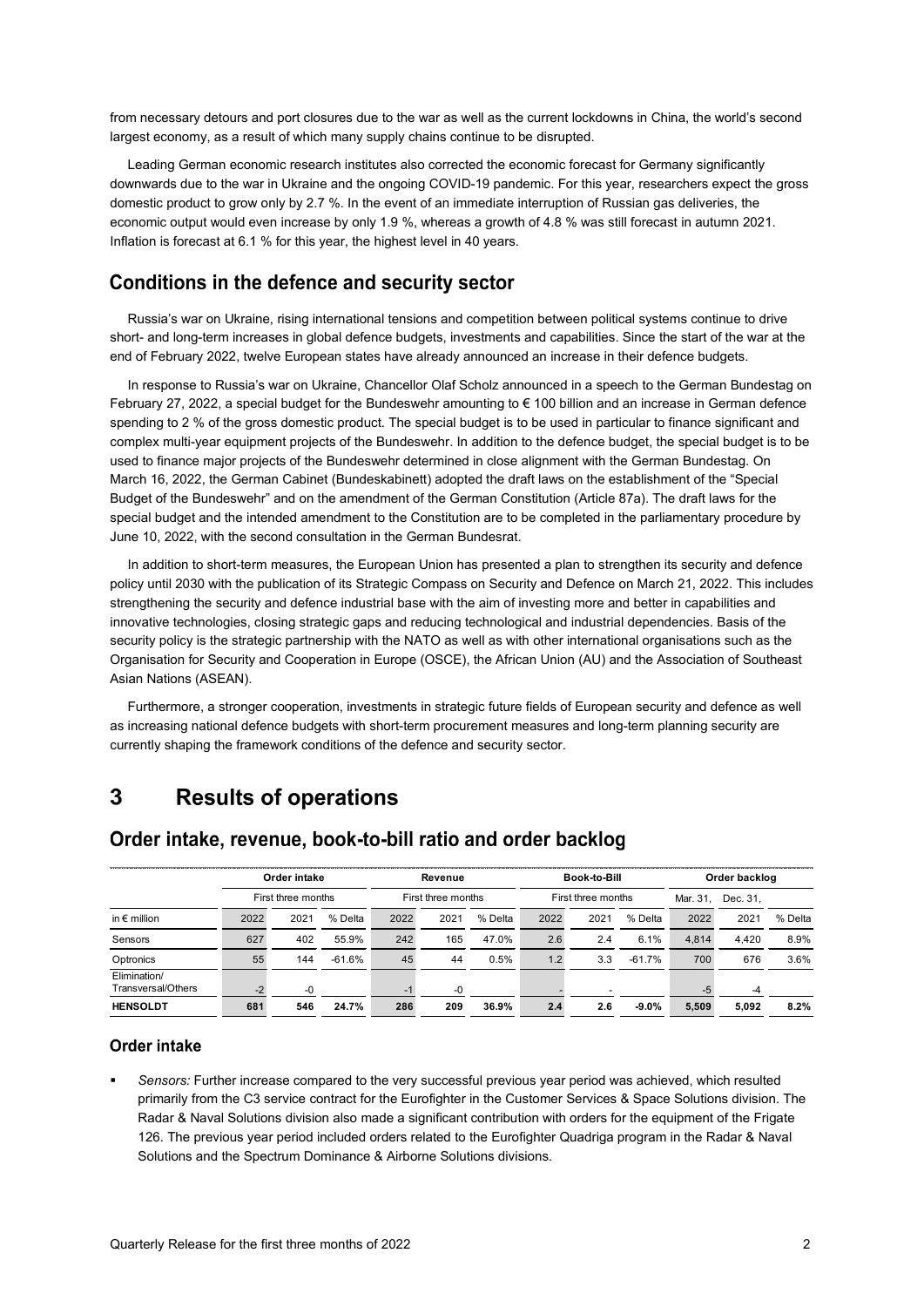*Optronics:* The first three months of 2022 were primarily characterised by order intakes in the Industrial Commercial Solutions product line and in the South African unit. The decrease compared to the previous year period resulted from the high order intake in the first three months of 2021 in the product lines Ground Based Systems and Naval.

#### **Revenue**

- *Sensors:* All divisions achieved an overall growth compared to the previous year period. The main drivers were the airborne electronic signals intelligence system PEGASUS in the Spectrum Dominance & Airborne Solutions division and the Eurofighter Radars in the Radar & Naval Solutions division.
- *Optronics:* The increase in the Industrial Commercial Solutions product line and in the South African unit was largely offset by declines in the Ground Based Systems product line. The other product lines remained at the previous year's level.

## Book-to-bill ratio<sup>1</sup>

The book[-t](#page-3-0)o-bill ratio remained at a high level, but slightly declined compared to the previous year period due to the stronger revenue growth.

- *Sensors:* In the Sensors segment, the book-to-bill ratio could once again be slightly increased at a very high level. A decrease in the Spectrum Dominance & Airborne Solutions division was fully compensated by increases in the Customer Services & Space Solutions division. The slight increase compared to the previous year period was mainly due to the order intakes for the Eurofighter Quadriga self-protection system in the previous year period and the C3 service contract for the Eurofighter in the first three months of 2022.
- *Optronics:* The book-to-bill ratio in the Optronics segment declined but is still above the target value of 1.0. This resulted mainly from higher order intakes in the previous year period in the Ground Based Systems and Naval product lines.

### **Order backlog**

- *Sensors:* The continued increase compared to year-end 2021 was mainly driven by the order intakes in the Customer Services & Space Solutions and Radar & Naval Solutions divisions.
- *Optronics:* The slight increase compared to year-end 2021 primarily resulted from the order intakes in the Industrial Commercial Solutions product line as well as in the South African unit.

<span id="page-3-0"></span> $1$  Defined as ratio of order intake to revenue in the relevant reporting period.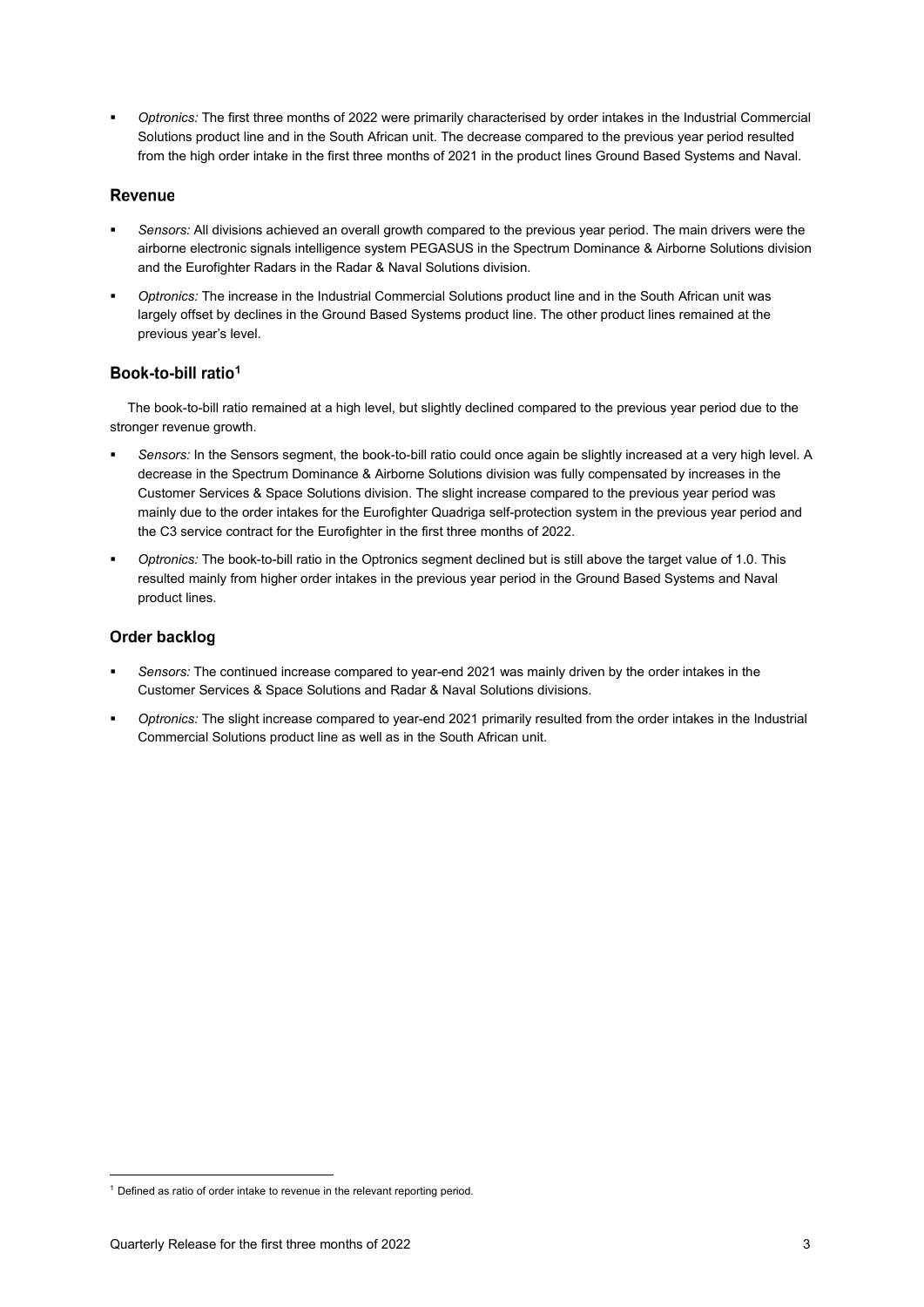## $Income<sup>2</sup>$

|                                                        |         | Profit             | Profit margin |                    |          |
|--------------------------------------------------------|---------|--------------------|---------------|--------------------|----------|
|                                                        |         | First three months |               | First three months |          |
| in $\epsilon$ million                                  | 2021    | 2020               | % Delta       | 2021               | 2020     |
| Sensors                                                | 20      | 13                 | 49.2%         | 8.1%               | 8.0%     |
| Optronics                                              | $-3$    | 3                  | $-195.5%$     | $-6.7%$            | 7.1%     |
| Elimination/Transversal/Others                         | 0       | $-1$               | 100.0%        |                    |          |
| <b>Adjusted EBITDA</b>                                 | 17      | 15                 | 10.5%         | 5.8%               | 7.2%     |
| Depreciation and amortization                          | $-25$   | $-29$              | 16.4%         |                    |          |
| Non-recurring effects                                  | $-2$    | $-4$               | 45.3%         |                    |          |
| Earnings before finance result and income taxes (EBIT) | $-10$   | $-18$              | 45.2%         | $-3.4%$            | $-8.6%$  |
| Finance result                                         | $-7$    | $-7$               | 10.7%         |                    |          |
| Income taxes                                           | $-0$    | 3                  | $-108.2%$     |                    |          |
| <b>Group result</b>                                    | $-17$   | $-22$              | 24.5%         | $-5.8%$            | $-10.5%$ |
| Earnings per share (in $\xi$ ; basic/diluted)          | $-0.15$ | $-0.21$            | 26.5%         |                    |          |

## **Adjusted EBITDA**

- *Sensors:* The increase compared to the previous year period was mainly related to volume effects. These effects were partly compensated by lower project margins for higher revenues from pass-through business and from projects in early stage of the lifecycle as well as by higher functional costs.
- *Optronics:* Decrease compared to the previous year period. Main reasons were the ramp up of the production line in the South African unit as well as the development of new business fields such as security solutions and corresponding higher functional costs.

## Earnings before finance result and income taxes (EBIT)

- *Depreciation and amortization:* The decrease compared to the previous year period was mainly related to lower amortisation of acquired intangible assets. This decrease was partly offset by higher amortisation of capitalized development costs.
- *Non-recurring effects[3:](#page-4-0)* The decrease compared to the previous year period was based on lower trailing other nonrecurring effects in administrative costs in connection with the IPO of HENSOLDT AG as well as lower expenses for the efficiency program "HENSOLDT GO!".

## **Group result**

- *Finance result:* The finance result was almost at the same level as in the previous year period. The slightly lower interest expenses were due to an improved capital structure.
- *Income taxes:* The slight change compared to the previous year period was due to the different development of the pre-tax results of the Group companies.

### **Earnings per share**

 Earnings per share improved from € -0.21 to € -0.15 compared to the previous year period, mainly caused by an improvement of the result before finance result and income taxes (EBIT).

 $2$  The profit margins are calculated in relation to the corresponding revenue

<span id="page-4-0"></span><sup>&</sup>lt;sup>3</sup> Defined as transaction costs and other non-recurring effects.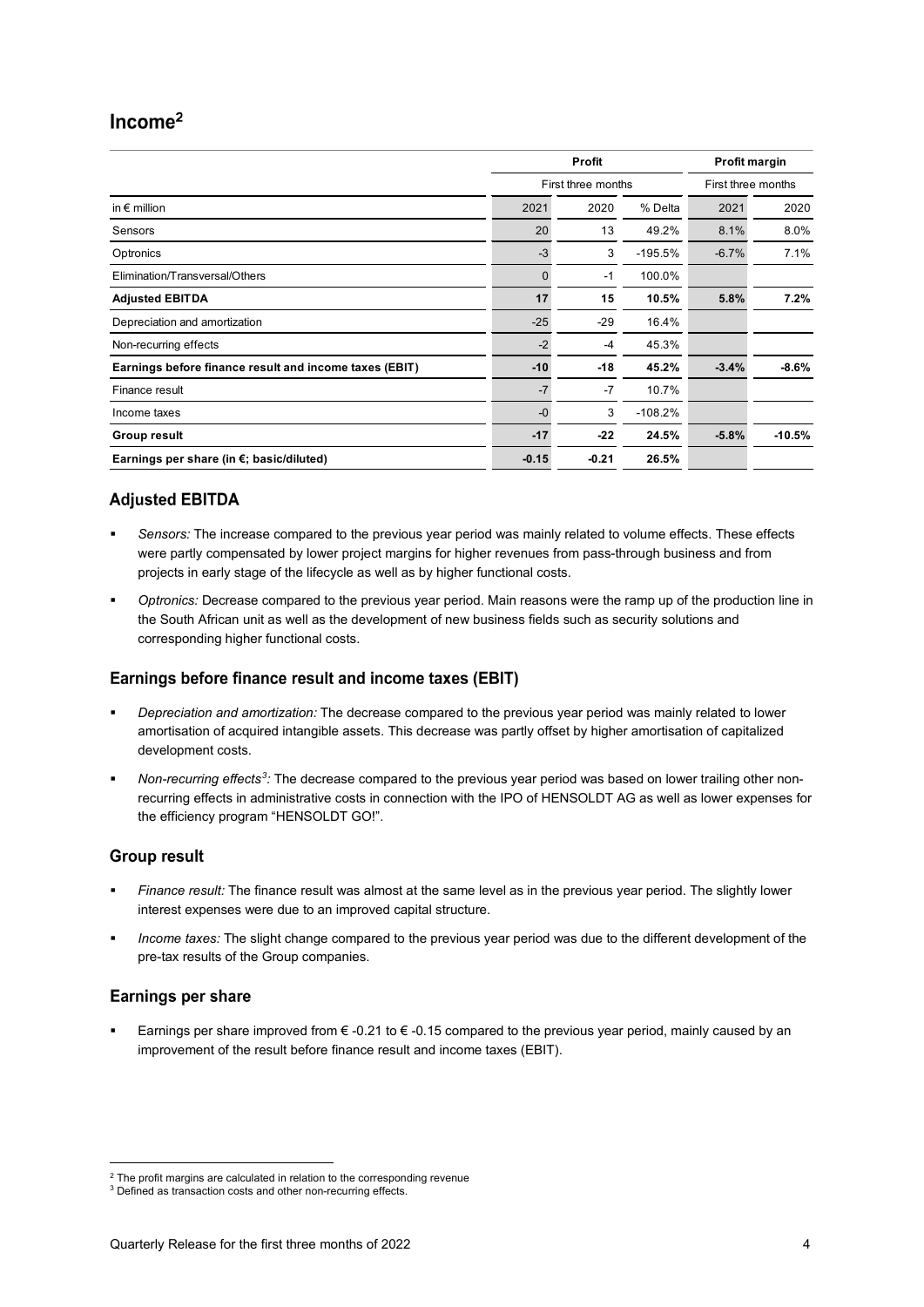#### Assets, equity and liabilities, financial position  $\overline{\mathbf{A}}$

## **Assets, equity and liabilities**

|                                           | Mar. 31, | Dec. 31, |            |
|-------------------------------------------|----------|----------|------------|
| in $\epsilon$ million                     | 2022     | 2021     | % Delta    |
| Non-current assets                        | 1,320    | 1,320    | 0.0%       |
| therein: Intangible assets                | 389      | 385      | 0.9%       |
| therein: Deferred tax assets              | 8        | 11       | $-24.7%$   |
| <b>Current assets</b>                     | 1,533    | 1,629    | $-5.9%$    |
| therein: Inventories                      | 498      | 444      | 12.0%      |
| therein: Contract assets                  | 185      | 170      | 9.0%       |
| therein: Trade receivables                | 258      | 309      | $-16.7%$   |
| therein: Other current assets             | 180      | 167      | 8.0%       |
| therein: Cash and cash equivalents        | 398      | 529      | $-24.8%$   |
| <b>Total assets</b>                       | 2,853    | 2,950    | $-3.3%$    |
| Equity                                    | 466      | 410      | 13.5%      |
| therein: Other reserves                   | $-0$     | $-70$    | 99.9%      |
| therein: Retained earnings                | $-234$   | $-218$   | $-7.3%$    |
| Non-current liabilities                   | 1,234    | 1,284    | $-3.9%$    |
| therein: Non-current provisions           | 420      | 497      | $-15.4%$   |
| therein: Non-current contract liabilities | 23       | 12       | 87.1%      |
| therein: Deferred tax liabilities         | 25       | 4        | $>200.0\%$ |
| <b>Current liabilities</b>                | 1,153    | 1,255    | $-8.1%$    |
| therein: Current contract liabilities     | 432      | 500      | $-13.6%$   |
| therein: Trade payables                   | 255      | 269      | $-5.2%$    |
| therein: Other current liabilities        | 79       | 94       | $-16.4%$   |
| <b>Total equity and liabilities</b>       | 2,853    | 2,950    | $-3.3%$    |
|                                           |          |          |            |

## **Total assets**

- *Non-current assets:* The slight increase in intangible assets due to capitalised development costs was mostly compensated by the slight decrease of deferred tax assets.
- *Current assets:* The decrease primarily resulted from the reduction in cash and cash equivalents. The reason here was mainly the negative free cash flow. Following the usual seasonal pattern, trade receivables decreased, while inventories, contract assets and other current assets increased in the first three months of 2022.

### **Total equity and liabilities**

- *Equity:* The increase essentially resulted from the increase of other reserves, which was mainly due to the valuation of pension obligations. This effect was partly offset by the net loss for the reporting period.
- *Non-current liabilities:* The decrease was primarily due to the decline of non-current provisions. Main driver was the decrease in pension provisions caused by a higher interest rate, which was offset by a corresponding increase in deferred tax liabilities and the increase in non-current contract liabilities.
- *Current liabilities:* The decrease mainly resulted from the reduction of current contract liabilities in connection with major projects, the decrease in trade payables and the reduction of other current liabilities.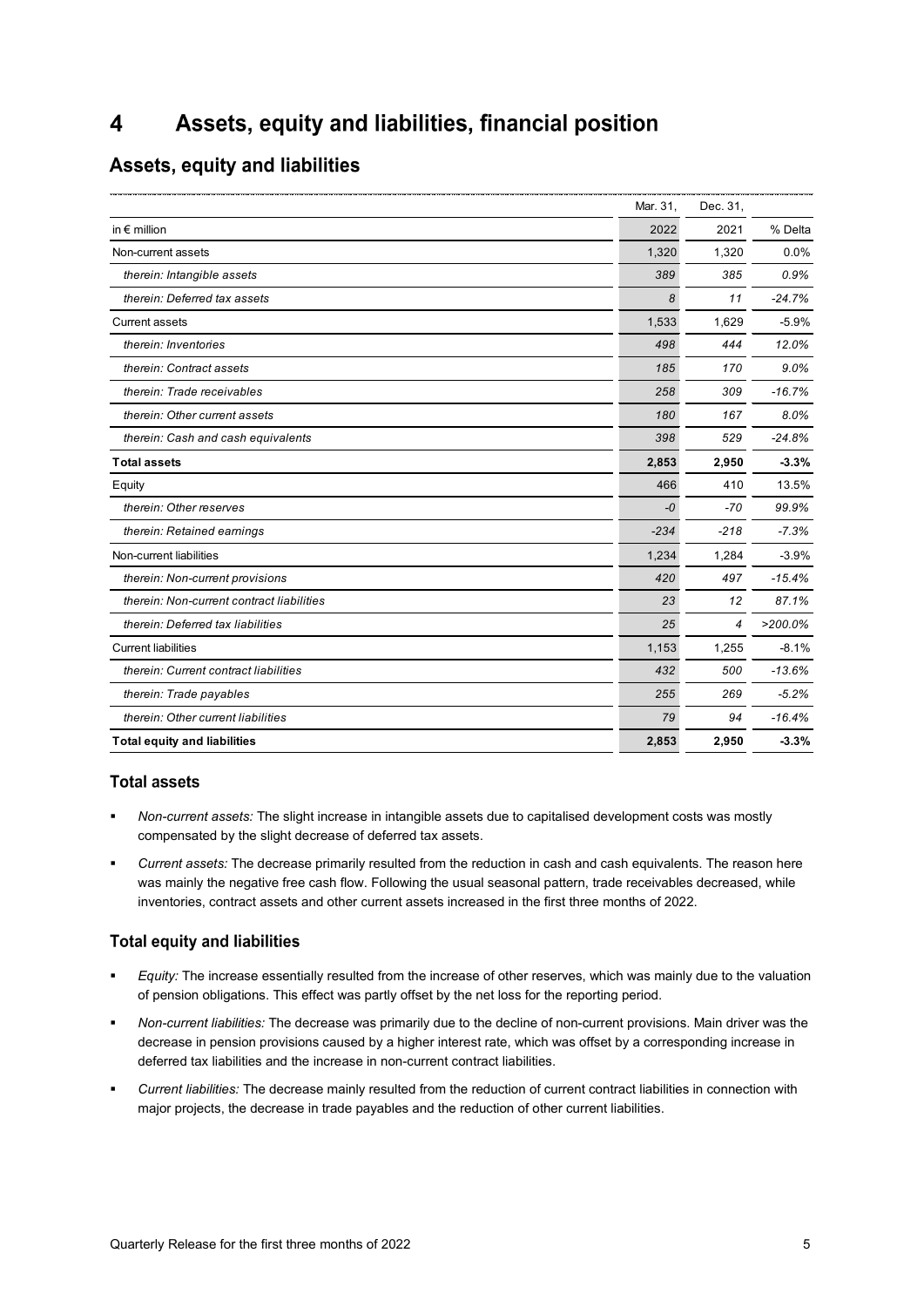## **Financial position**

|                                           | First three months |        |       |  |  |
|-------------------------------------------|--------------------|--------|-------|--|--|
| in $\epsilon$ million                     | 2022               | 2021   | Delta |  |  |
| Cash flows from operating activities      | $-104$             | $-28$  | $-76$ |  |  |
| Cash flows from investing activities      | $-23$              | $-31$  | 8     |  |  |
| Free cash flow                            | $-127$             | -59    | -68   |  |  |
| Non-recurring effects                     |                    |        | -5    |  |  |
| Interest, income taxes and M&A activities | 12                 | 21     | -9    |  |  |
| Adjusted pre-tax unlevered free cash flow | $-114$             | $-32$  | -81   |  |  |
| Cash flows from financing activities      |                    | $-250$ | 245   |  |  |

#### Free cash flow

- *Cash flows from operating activities:* The decrease compared to the previous year period resulted primarily from higher inventories and a decrease in current contract liabilities in connection with major projects as well as a decrease in trade payables. These effects were partly offset by a decrease in trade receivables.
- *Cash flows from investing activities:* The reduction of cash outflows was primarily a result of lower payments for M&A activities.

### Adjusted pre-tax unlevered free cash flow

- *Non-recurring effects[4:](#page-6-0)* The decrease compared to the previous year period was mainly due to lower trailing other non-recurring effects in connection with the IPO of HENSOLDT as well as lower expenses for the "HENSOLDT GO!" efficiency program.
- *Interest[5,](#page-6-1) income tax[6](#page-6-2) and M&A activities[7](#page-6-3):* The decrease was mainly due to lower cash outflows from M&A activities. Slightly lower interest payments were offset by slightly higher income tax payments in the reporting period.

### **Cash flows from financing activities**

Cash flows from financing activities improved compared to the previous year period. The previous year period was characterised by a partial repayment of the revolving credit facility by € 150 million and from cash outflows due to the reduction of other financing liabilities of € 93 million. The latter mainly related to payments received for factoring contracts that were not yet due for forwarding to the factor as of December 31, 2020.

#### 5 Outlook

The Management Board expects a significant growth in revenue for the fiscal year 2022. For order intake in the fiscal year 2022, the management expects a significant decline due to the very high order intake in the previous year. Overall, the management expects a total book-to-bill ratio of more than 1.0. The adjusted EBITDA is anticipated to increase significantly in the fiscal year 2022.

Our outlook is subject to the assumption that there will be no significant further waves and lockdowns in the context of the global COVID-19 pandemic.

Furthermore, we currently cannot assess conclusively the effects of the war on Ukraine for HENSOLDT. It is assumed that the war on Ukraine will not lead to any significant effects for HENSOLDT in the fiscal year 2022. The special budget of € 100 billion is to be used in particular to finance significant and complex multi-year equipment projects

Defined as transaction costs and other non-recurring effects.

<span id="page-6-1"></span><span id="page-6-0"></span><sup>5</sup> Defined as "Interest paid" (including interest on lease liabilities) as reported in the consolidated statement of cash flow.

<span id="page-6-2"></span>Defined as "Income tax payments / refunds" as reported in the consolidated statement of cash flow.

<span id="page-6-3"></span><sup>7</sup> Defined as sum of "Share of profit in entities recognized according to the equity method", "Payments received from the sale of intangible assets, property, plant and equipment", "Acquisition of associates, other investments and other non-current financial investments", "Disposal of associates, other investments and other non-current financial assets", "Acquisition of subsidiaries net of cash acquired" as well as "Other cash flows from investing activities" as reported in the consolidated statement of cash flow.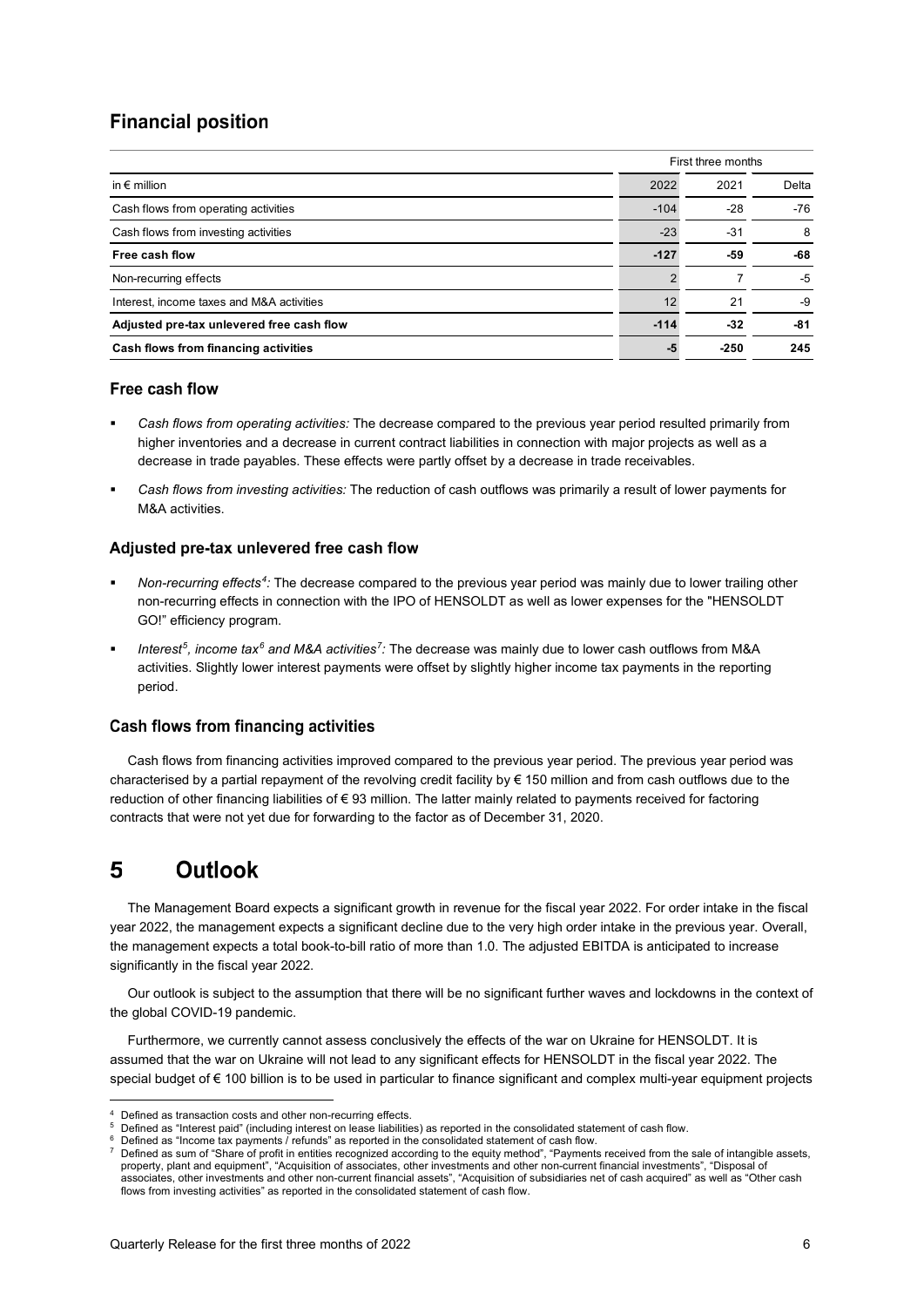of the Bundeswehr. The concrete design and implementation of possible procurement programs as well as focal points in procurement are still open so that HENSOLDT expects only minor effects on the order intake in the fiscal year 2022. Inflation and supply bottlenecks currently have only minor effects on HENSOLDT's business as a specialised supplier of defence and security electronics solutions.

The outlook thus remains unchanged compared to year-end 2021.

#### 6 **Opportunities and risks**

In HENSOLDT's combined management report for the year ended December 31, 2021, we described the principles of the HENSOLDT risk management system, certain risks which could have an adverse impact on HENSOLDT as well as our most significant opportunities.

In the last months, HENSOLDT continued to track the situation around the COVID-19 pandemic at all sites to protect the health and well-being of all employees, customers, partners as well as the business itself.

In addition to the COVID-19 pandemic, HENSOLDT is tracking the impact of the war on Ukraine. The latter has a significant exacerbating effect on the already elevated inflation rate in Germany, especially due to supply bottlenecks and price increases for energy products, but also for other goods and services. HENSOLDT has therefore formed task forces to analyse the impact on supply chains and customer contracts and to take any necessary measures to mitigate risks at an early stage. A task force has also been set up to deal with the increased risk from cyber-attacks and to establish and implement measures to prevent such attacks and their effects.

In addition, the effects on HENSOLDT of the German Cabinet's decision of March 16, 2022, to approve the establishment of a special budget for the Bundeswehr in the amount of € 100 billion and the increase in German defence spending to 2 % of the gross domestic product are currently being examined. The special budget is to be used in particular to finance significant and complex multi-year equipment projects of the Bundeswehr. The concrete design and implementation of possible procurement programs as well as the focal points in procurement are still open.

The Management Board therefore currently assesses the overall opportunity and risk situation of HENSOLDT as stable compared to year-end 2021, whereby slight – but insignificant for HENSOLDT – increasing trends in probability of risk and impacts are to be expected, which result in only a few facts from the acute geopolitical situation and its consequences. These are to be contrasted with further opportunities arising from the special budget for the Bundeswehr and HENSOLDT's contribution to security and sustainability.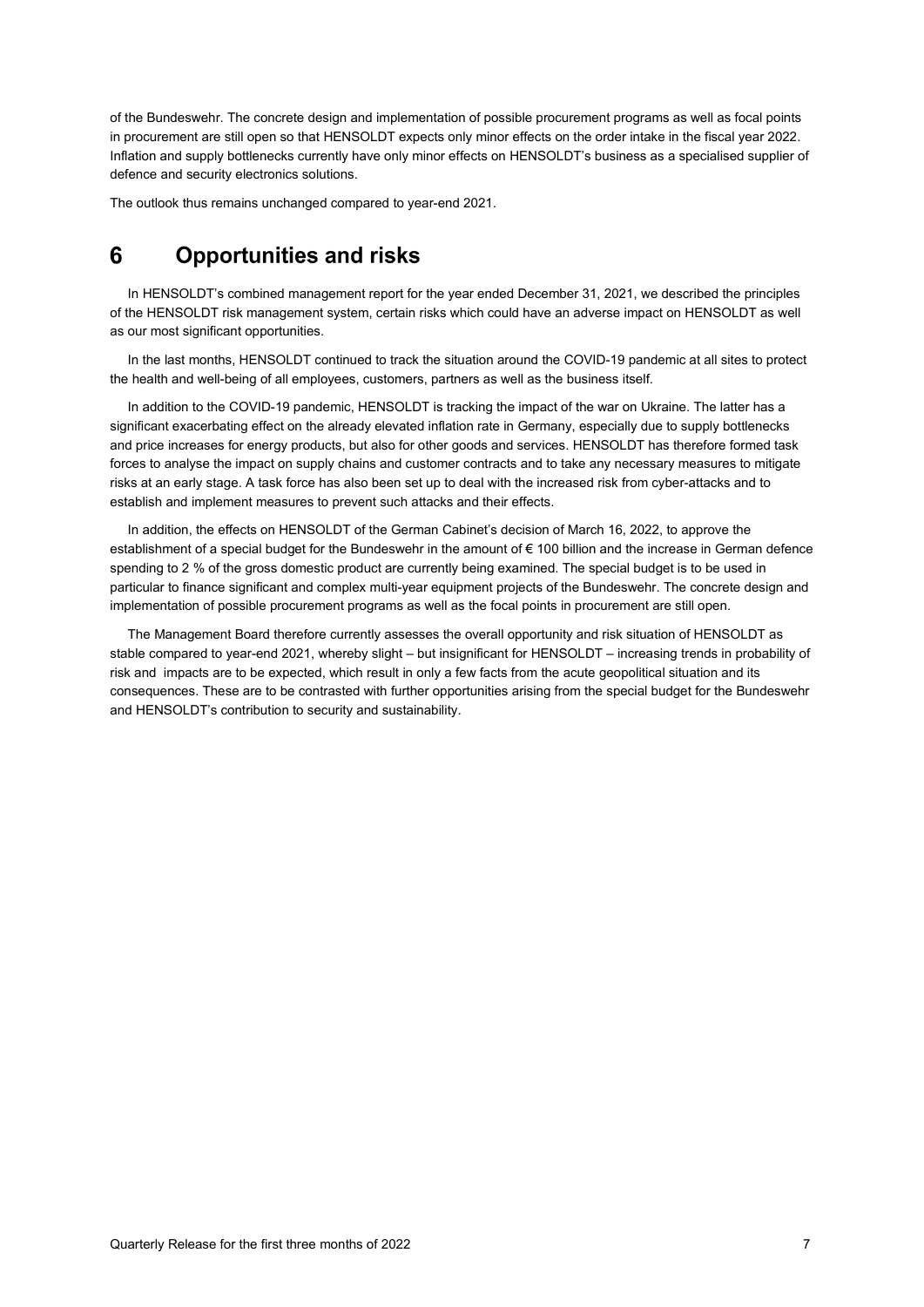## Financial Results B

#### **Consolidated Income Statement**  $\mathbf 1$

|                                                                            |         | First three months |  |  |
|----------------------------------------------------------------------------|---------|--------------------|--|--|
| in $\epsilon$ million                                                      | 2022    | 2021               |  |  |
| Revenue                                                                    | 286     | 209                |  |  |
| Cost of sales                                                              | $-241$  | $-179$             |  |  |
| <b>Gross profit</b>                                                        | 45      | 30                 |  |  |
| Selling and distribution expenses                                          | $-26$   | $-23$              |  |  |
| General administrative expenses                                            | $-20$   | $-18$              |  |  |
| Research and development costs                                             | -8      | $-7$               |  |  |
| Other operating income                                                     | 4       | 4                  |  |  |
| Other operating expenses                                                   | $-4$    | $-3$               |  |  |
| Share of profit/loss from investment accounted for using the equity method |         | -1                 |  |  |
| Earnings before finance result and income taxes (EBIT)                     | $-10$   | $-18$              |  |  |
| Interest income                                                            | 2       | 2                  |  |  |
| Interest expense                                                           | $-12$   | $-13$              |  |  |
| Other finance income/costs                                                 | 3       | 3                  |  |  |
| <b>Finance result</b>                                                      | $-7$    | $-7$               |  |  |
| Earnings before income taxes                                               | $-16$   | $-25$              |  |  |
| Income taxes                                                               | $-0$    | 3                  |  |  |
| <b>Group result</b>                                                        | $-17$   | -22                |  |  |
| thereof attributable to the owners of HENSOLDT AG                          | $-16$   | $-22$              |  |  |
| thereof attributable to non-controlling interests                          | -1      | -0                 |  |  |
| <b>Earnings per share</b>                                                  |         |                    |  |  |
| Basic and diluted earnings per share (in $\epsilon$ )                      | $-0.15$ | $-0.21$            |  |  |

----------------------------------------------------------------------------------------------------------------------------------------------------------------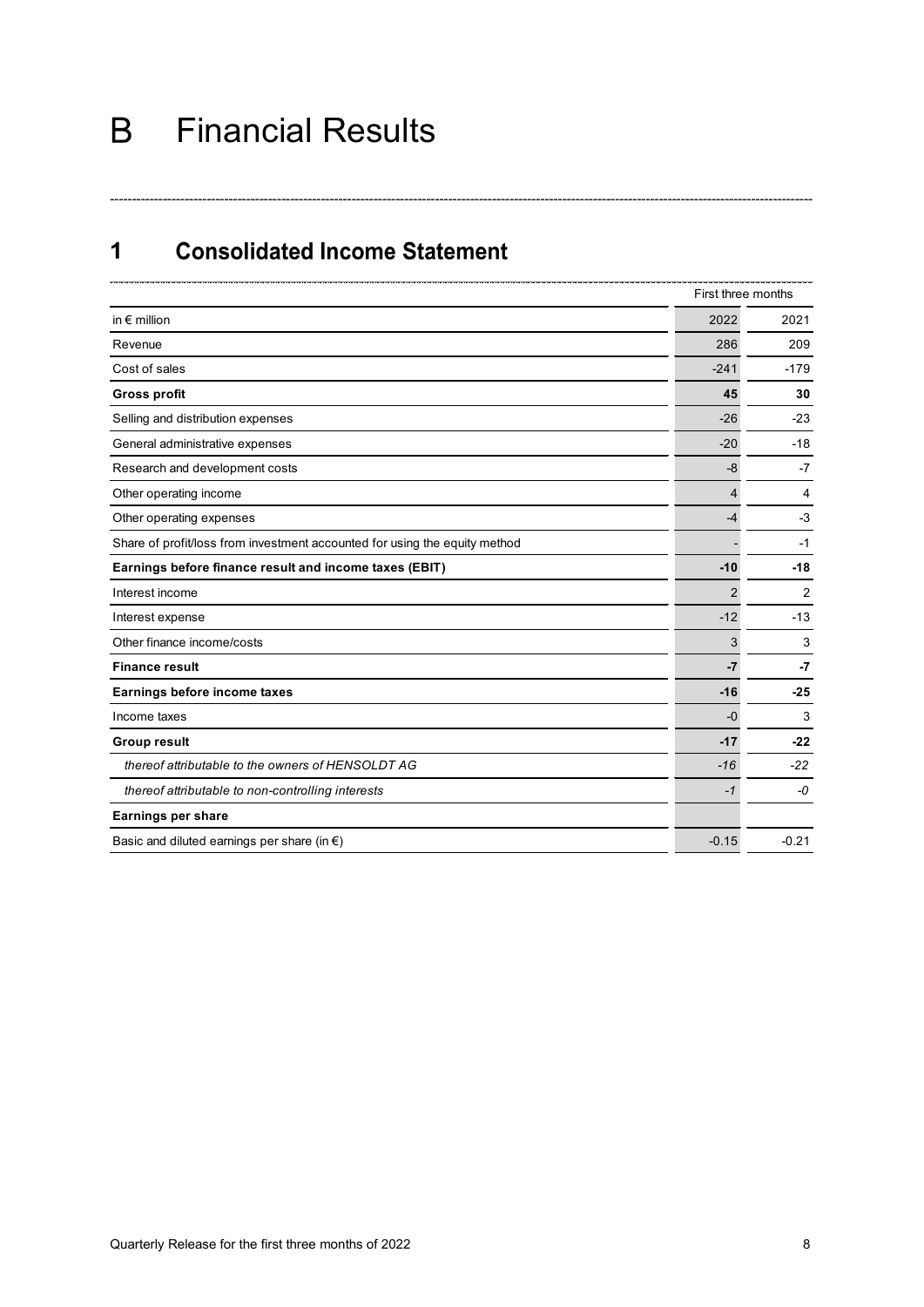#### $\overline{\mathbf{2}}$ **Consolidated Statement of Comprehensive Income**

|                                                              |       | First three months |
|--------------------------------------------------------------|-------|--------------------|
| in $\epsilon$ million                                        | 2022  | 2021               |
| <b>Group result</b>                                          | $-17$ | $-22$              |
| Other comprehensive income                                   |       |                    |
| Items that will not be reclassified to profit or loss        |       |                    |
| Measurement of defined benefit plans                         | 89    | 47                 |
| Tax on items that will not be reclassified to profit or loss | $-25$ | $-13$              |
| <b>Subtotal</b>                                              | 64    | 34                 |
| Items that will be reclassified to profit or loss            |       |                    |
| Difference from currency translation of financial statements | 8     | 3                  |
| Cash flow hedge - unrealized gains/losses                    | 0     | 0                  |
| Cash flow hedge - reclassification to profit or loss         | $-0$  |                    |
| Tax effect on unrealized gains/losses                        |       | 0                  |
| <b>Subtotal</b>                                              | 8     | 4                  |
| Other comprehensive income net of tax                        | 72    | 37                 |
| <b>Total comprehensive income</b>                            | 55    | 15                 |
| thereof attributable to the owners of HENSOLDT AG            | 55    | 15                 |
| thereof attributable to non-controlling interests            |       | 0                  |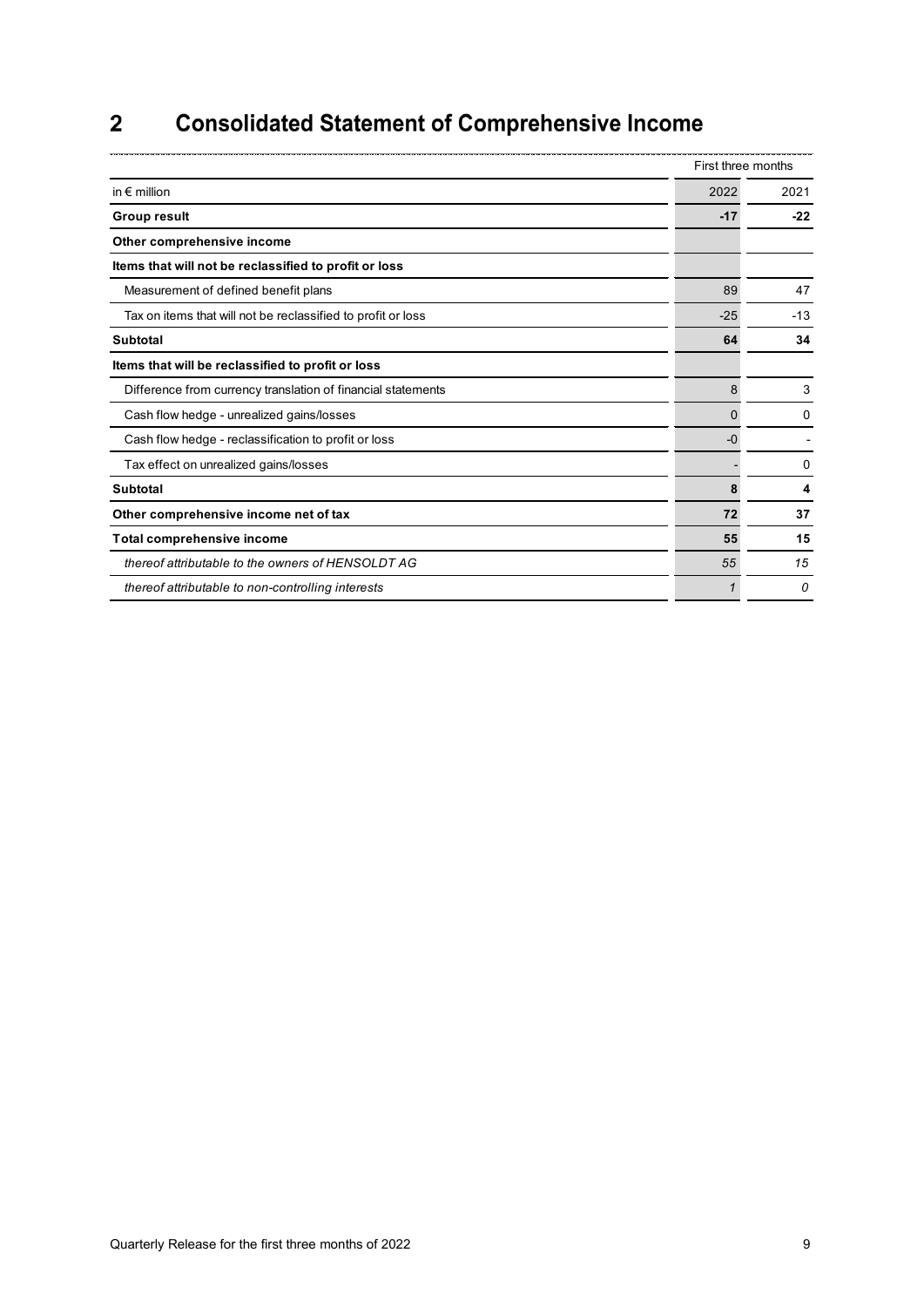#### $\overline{3}$ **Consolidated Statement of Financial Position**

| <b>ASSETS</b>                                            | Mar. 31, | Dec. 31, |
|----------------------------------------------------------|----------|----------|
| in $\epsilon$ million                                    | 2022     | 2021     |
| <b>Non-current assets</b>                                | 1,320    | 1,320    |
| Goodwill                                                 | 651      | 651      |
| Intangible assets                                        | 389      | 385      |
| Property, plant and equipment                            | 109      | 108      |
| Right-of-use assets                                      | 138      | 141      |
| Other investments and other non-current financial assets | 21       | 21       |
| Non-current other financial assets                       |          | 1        |
| Other non-current assets                                 | 3        | 3        |
| Deferred tax assets                                      | 8        | 11       |
| <b>Current assets</b>                                    | 1,533    | 1,629    |
| Other non-current financial assets, due on short-notice  |          | 1        |
| Inventories                                              | 498      | 444      |
| Contract assets                                          | 185      | 170      |
| Trade receivables                                        | 258      | 309      |
| Other current financial assets                           | 11       | 7        |
| Other current assets                                     | 180      | 167      |
| Income tax receivables                                   | 3        | 2        |
| Cash and cash equivalents                                | 398      | 529      |
| <b>Total assets</b>                                      | 2,853    | 2,950    |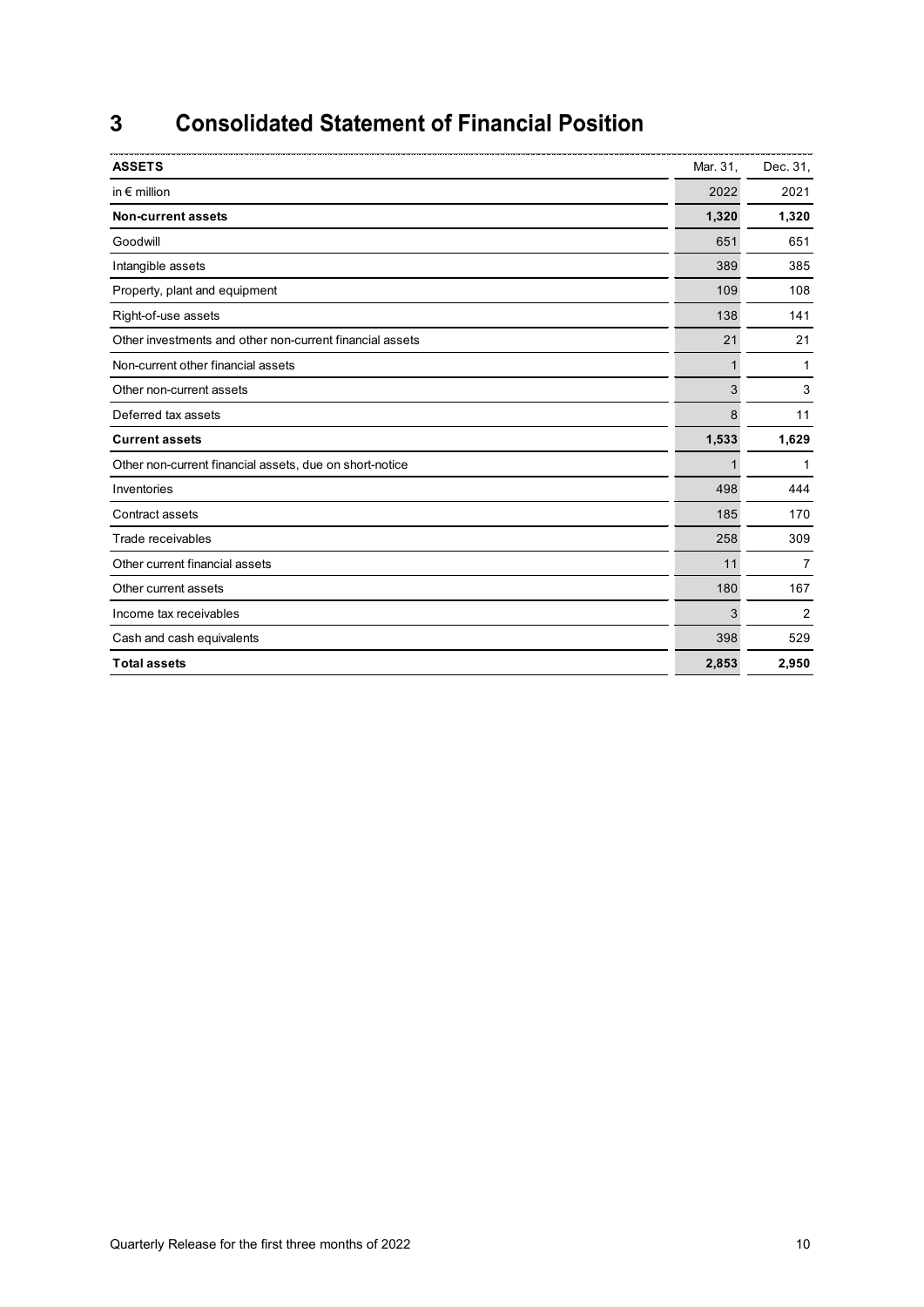| <b>EQUITY AND LIABILITIES</b>              | Mar. 31,    | Dec. 31,                |
|--------------------------------------------|-------------|-------------------------|
| in $\epsilon$ million                      | 2022        | 2021                    |
| Share capital                              | 105         | 105                     |
| Capital reserve                            | 583         | 583                     |
| Other reserves                             | $-0$        | -70                     |
| Retained earnings                          | $-234$      | $-218$                  |
| Equity held by shareholders of HENSOLDT AG | 454         | 399                     |
| Non-controlling interests                  | 12          | 11                      |
| Equity, total                              | 466         | 410                     |
| <b>Non-current liabilities</b>             | 1,234       | 1,284                   |
| Non-current provisions                     | 420         | 497                     |
| Non-current financing liabilities          | 622         | 622                     |
| Non-current contract liabilities           | 23          | 12                      |
| Non-current lease liabilities              | 137         | 139                     |
| Other non-current financial liabilities    | $\mathbf 0$ | $\mathbf 0$             |
| Other non-current liabilities              | 8           | 10                      |
| Deferred tax liabilities                   | 25          | $\overline{\mathbf{A}}$ |
| <b>Current liabilities</b>                 | 1,153       | 1,255                   |
| <b>Current provisions</b>                  | 186         | 188                     |
| <b>Current financing liabilities</b>       | 168         | 166                     |
| <b>Current contract liabilities</b>        | 432         | 500                     |
| <b>Current lease liabilities</b>           | 17          | 16                      |
| Trade payables                             | 255         | 269                     |
| Other current financial liabilities        | 7           | 10                      |
| Other current liabilities                  | 79          | 94                      |
| <b>Tax liabilities</b>                     | 9           | 11                      |
| <b>Total equity and liabilities</b>        | 2,853       | 2,950                   |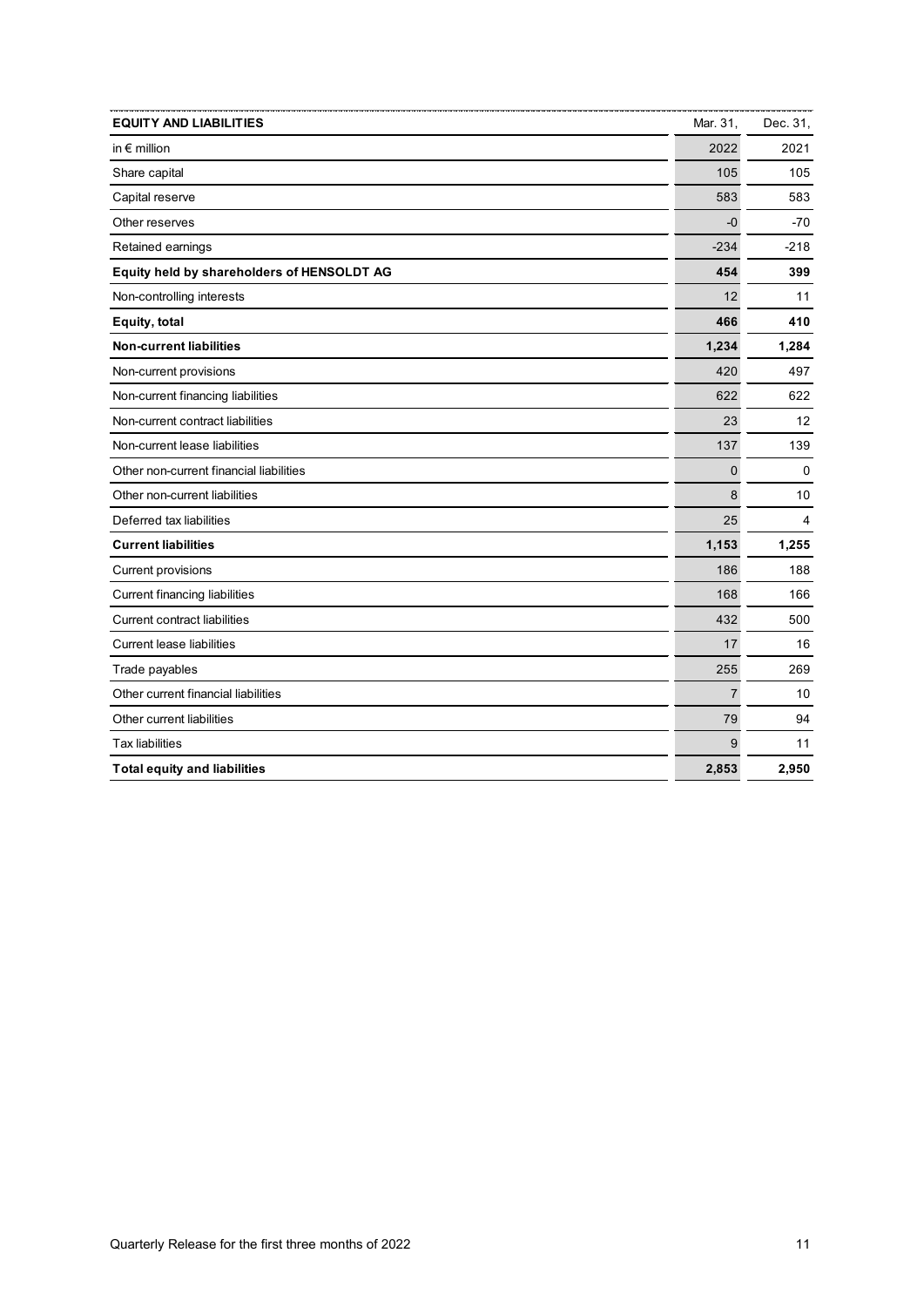#### $\overline{\mathbf{4}}$ **Consolidated Statement of Cash Flow**

|                                                                                                      |        | First three months |  |
|------------------------------------------------------------------------------------------------------|--------|--------------------|--|
| in $\epsilon$ million                                                                                | 2022   | 2021               |  |
| <b>Group result</b>                                                                                  | $-17$  | -22                |  |
| Depreciation and amortization                                                                        | 25     | 29                 |  |
| Impairments (+) / reversals of impairments (-) of inventories, trade receivables and contract assets | 1      | $-1$               |  |
| Share of profit in entities recognized according to the equity method                                |        | 1                  |  |
| Financial expenses (net)                                                                             | 8      | 9                  |  |
| Other non-cash expense / income                                                                      | -4     | $-1$               |  |
| Change in                                                                                            |        |                    |  |
| Provisions                                                                                           | 8      | 3                  |  |
| Inventories                                                                                          | $-50$  | -56                |  |
| Contract balances                                                                                    | $-74$  | 23                 |  |
| Trade receivables                                                                                    | 56     | 29                 |  |
| Trade payables                                                                                       | -15    | -12                |  |
| Other assets and liabilities                                                                         | $-31$  | -17                |  |
| Interest paid                                                                                        | -9     | -10                |  |
| Income tax expense (+) / income (-)                                                                  | 0      | -3                 |  |
| Income tax payments (-) / refunds (+)                                                                | $-2$   | -1                 |  |
| Cash flows from operating activities                                                                 | $-104$ | -28                |  |
| Acquisition / addition of intangible assets and property, plant and equipment                        | $-22$  | -20                |  |
| Proceeds from sale of intangible assets and property, plant and equipment                            | 0      | 0                  |  |
| Acquisition of associates, other investments and other non-current financial assets                  | -1     | -9                 |  |
| Disposal of associates, other investments and other non-current financial assets                     |        | 0                  |  |
| Acquisition of subsidiaries net of cash acquired                                                     |        | -2                 |  |
| Other                                                                                                | -1     | -0                 |  |
| Cash flows from investing activities                                                                 | $-23$  | -31                |  |
| Repayment from financing liabilities to banks                                                        |        | -150               |  |
| Change in other financing liabilities                                                                | -0     | -93                |  |
| Payment of lease liabilities                                                                         | $-5$   | -4                 |  |
| Transaction costs paid on issue of equity                                                            |        | -3                 |  |
| Cash flows from financing activities                                                                 | -5     | -250               |  |
| Effects of movements in exchange rates on cash and cash equivalents                                  | 1      | 0                  |  |
| Net changes in cash and cash equivalents                                                             | $-131$ | $-310$             |  |
| Cash and cash equivalents                                                                            |        |                    |  |
| Cash and cash equivalents on January 1st                                                             | 529    | 645                |  |
| Cash and cash equivalents on March 31st                                                              | 398    | 336                |  |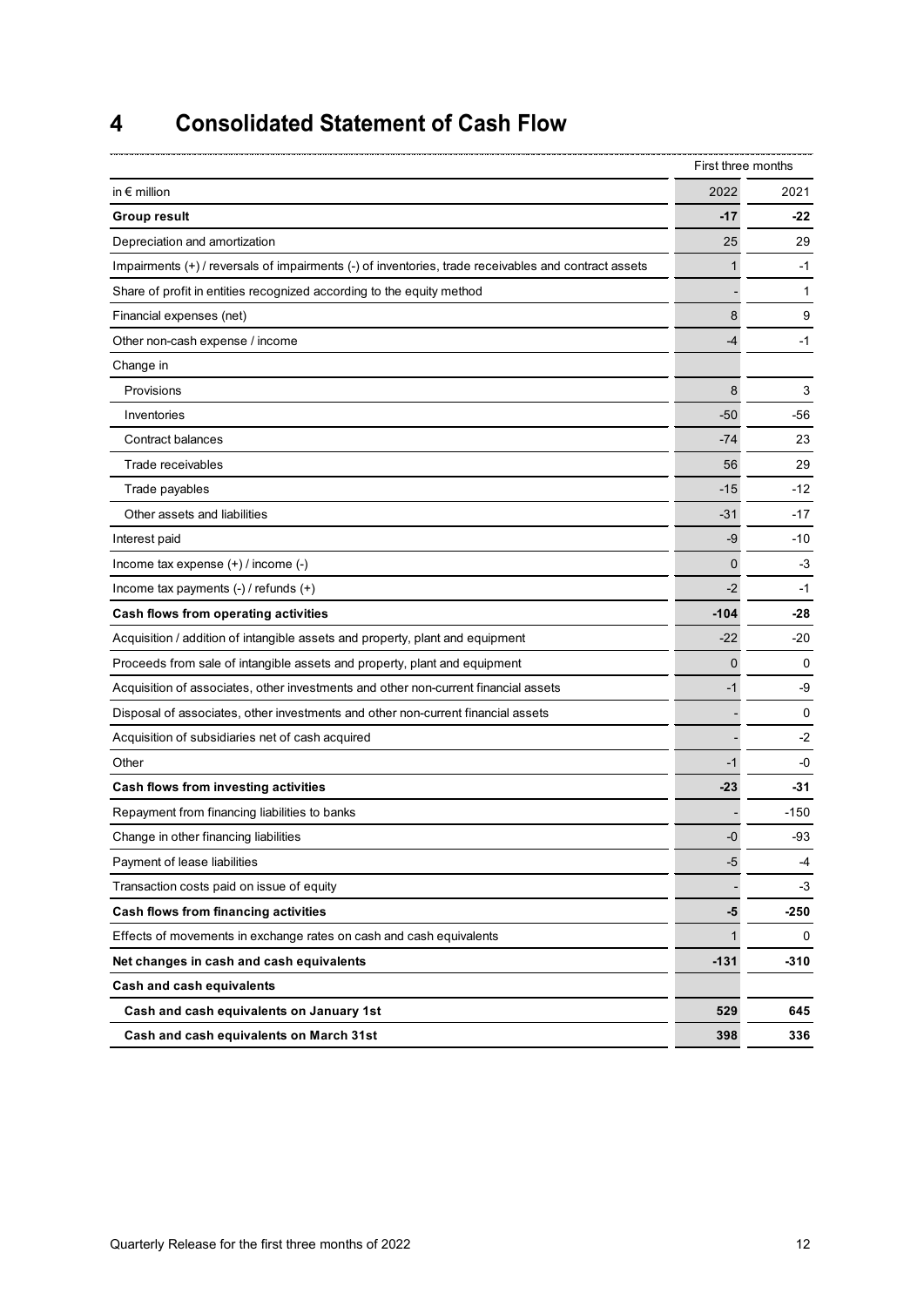#### $\overline{\mathbf{5}}$ **Consolidated Statement of Changes in Equity**

|                                      | Attributable to the owners of the HENSOLDT AG |                    |                      |                                   |                    |                         |          |                                  |       |
|--------------------------------------|-----------------------------------------------|--------------------|----------------------|-----------------------------------|--------------------|-------------------------|----------|----------------------------------|-------|
|                                      |                                               |                    |                      |                                   | Other reserves     |                         |          |                                  |       |
| in $\epsilon$ million                | Share<br>capital                              | Capital<br>reserve | Retained<br>earnings | Remea-<br>surement of<br>pensions | Cash flow<br>hedge | Currency<br>translation | Subtotal | Non-<br>controlling<br>interests | Total |
| As of Jan. 1, 2021                   | 105                                           | 597                | $-282$               | $-67$                             | -5                 | $-15$                   | 334      | 13                               | 347   |
| Group result                         |                                               |                    | $-22$                |                                   |                    |                         | $-22$    | $-0$                             | $-22$ |
| Other comprehensive income           |                                               |                    |                      | 34                                | $\Omega$           | 3                       | 37       |                                  | 37    |
| <b>Total comprehensive</b><br>income |                                               | $\blacksquare$     | $-22$                | 34                                | 0                  | 3                       | 15       | 0                                | 15    |
| <b>Transaction costs</b>             |                                               | 0                  |                      |                                   |                    |                         | 0        |                                  | 0     |
| As of Mar. 31, 2021                  | 105                                           | 597                | $-303$               | $-33$                             | -4                 | $-12$                   | 349      | 13                               | 362   |
| As of Jan. 1, 2022                   | 105                                           | 583                | $-218$               | $-51$                             | -5                 | $-14$                   | 399      | 11                               | 410   |
| Group result                         |                                               |                    | $-16$                |                                   |                    | ۰                       | $-16$    | -1                               | $-17$ |
| Other comprehensive income           |                                               |                    | ٠                    | 64                                | $\mathbf 0$        | $\overline{7}$          | 71       | $\overline{2}$                   | 72    |
| <b>Total comprehensive</b><br>income |                                               |                    | -16                  | 64                                | O                  | 7                       | 55       |                                  | 55    |
| As of Mar. 31, 2022                  | 105                                           | 583                | $-234$               | 12                                | $-5$               | $-7$                    | 454      | 12                               | 466   |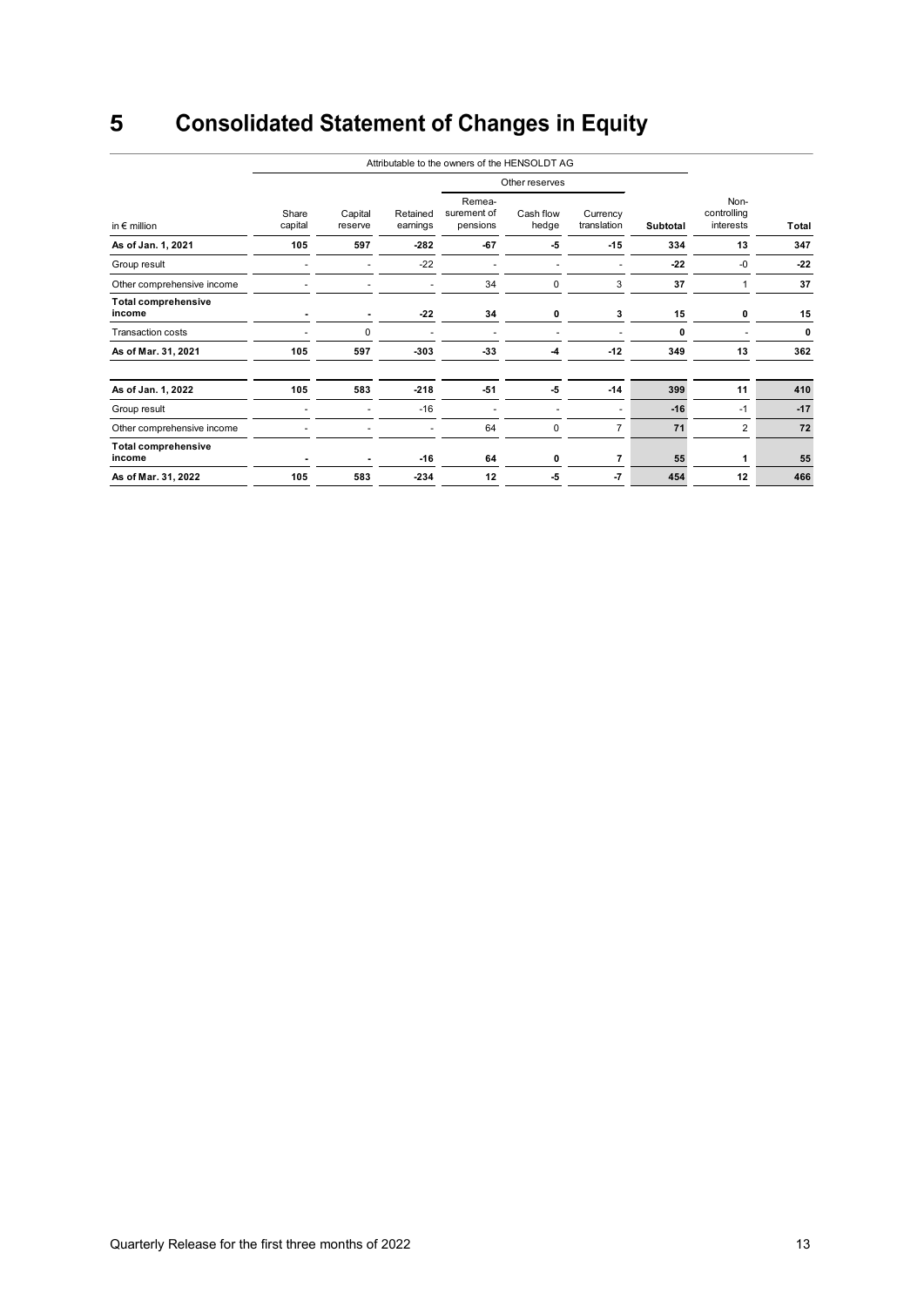#### **Segment information**  $6\phantom{a}$

The Group operates in two operating segments, Sensors and Optronics.

|                                 |         |     |                                               | First three months 2022 |
|---------------------------------|---------|-----|-----------------------------------------------|-------------------------|
| in $\epsilon$ million           | Sensors |     | Elimination/<br>Transversal/<br><b>Others</b> | Group                   |
| Order intake                    | 627     | 55  | -2                                            | 681                     |
| Order backlog                   | 4,814   | 700 | -5                                            | 5,509                   |
| Revenue from external customers | 242     | 44  |                                               | 286                     |
| Intersegment revenue            |         | 0   | -1                                            |                         |
| <b>Segment revenue</b>          | 242     | 45  | -1                                            | 286                     |

|                                                                   |         |           |                                               | First three months 2022 |
|-------------------------------------------------------------------|---------|-----------|-----------------------------------------------|-------------------------|
| in $\epsilon$ million                                             | Sensors | Optronics | Elimination/<br>Transversal/<br><b>Others</b> | Group                   |
| Material non-cash items other than depreciation and amortization: |         |           |                                               |                         |
| Additions to other provisions                                     | $-15$   | -8        | -                                             | $-23$                   |
| Dissolution of other provisions                                   |         |           |                                               |                         |

|                                                    |         | First three months 2022 |                                        |       |
|----------------------------------------------------|---------|-------------------------|----------------------------------------|-------|
| in $\epsilon$ million                              | Sensors | Optronics               | Elimination/<br>Transversal/<br>Others | Group |
| <b>EBITDA</b>                                      | 20      | -3                      | $-2$                                   | 15    |
| Other non-recurring effects                        |         |                         | 2                                      | 2     |
| <b>Adjusted EBITDA</b>                             | 20      | -3                      |                                        | 17    |
| Adjusted EBITDA margin                             | 8.1%    | $-6.7%$                 |                                        | 5.8%  |
| Depreciation and amortization                      | $-19$   | -5                      | -0                                     | $-25$ |
| <b>EBIT</b>                                        |         | -8                      | -2                                     | $-10$ |
| Effect on earnings from purchase price allocations | 8       |                         |                                        | 9     |
| Other non-recurring effects                        |         |                         | 2                                      | 2     |
| <b>Adjusted EBIT</b>                               |         | -7                      | 0                                      |       |
| Adjusted EBIT margin                               | 3.5%    | $-16.1%$                |                                        | 0.4%  |

|                       |         | First three months 2022 |                                               |       |
|-----------------------|---------|-------------------------|-----------------------------------------------|-------|
| in $\epsilon$ million | Sensors | Optronics               | Elimination/<br>Transversal/<br><b>Others</b> | Group |
| <b>EBIT</b>           |         |                         |                                               | $-10$ |
| Finance result        | -       |                         | -                                             |       |
| EBT                   |         |                         |                                               | $-16$ |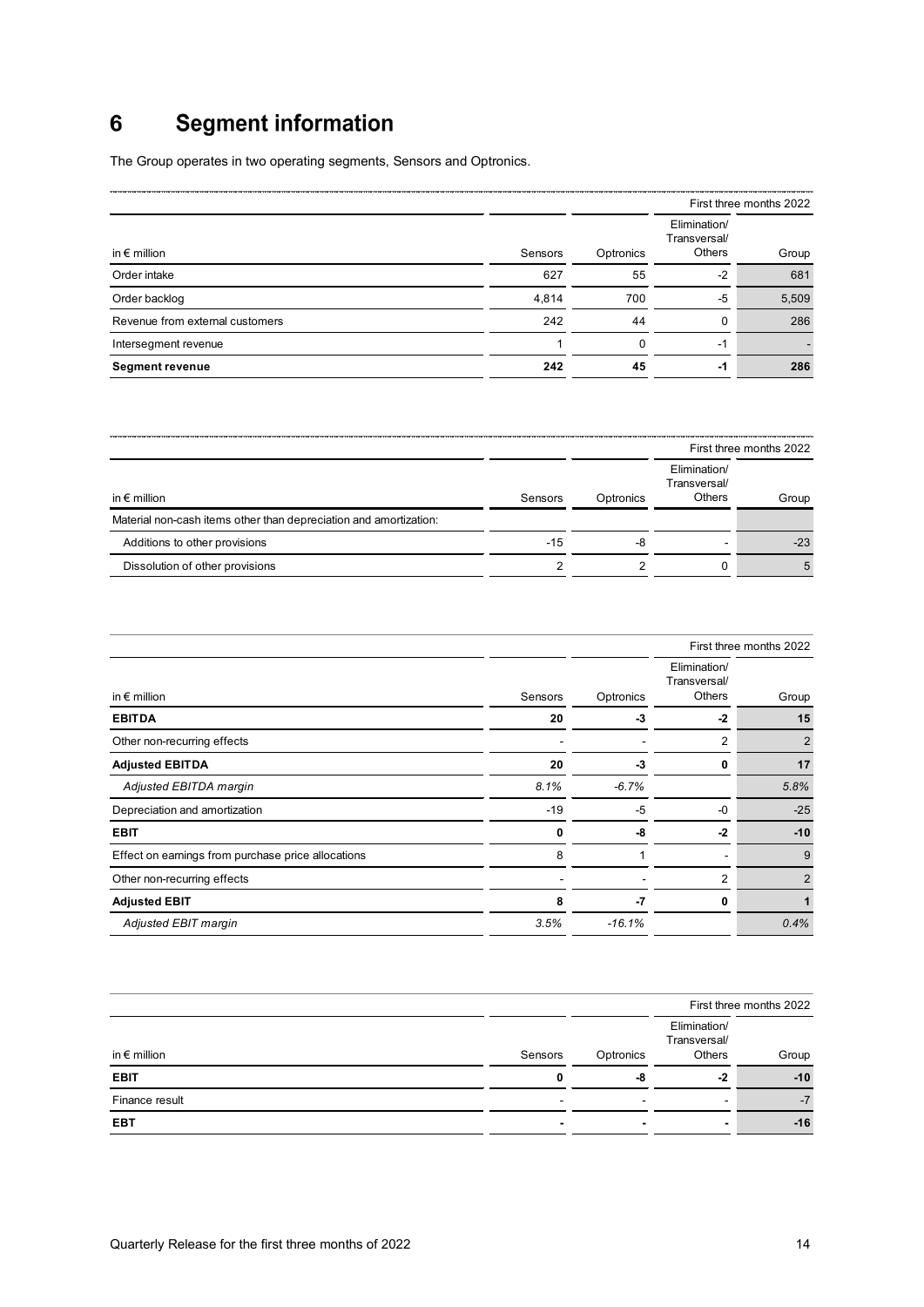|                                 |          |           | First three months 2021                |       |
|---------------------------------|----------|-----------|----------------------------------------|-------|
| in $\epsilon$ million           | Sensors  | Optronics | Elimination/<br>Transversal/<br>Others | Group |
| Order intake                    | 402      | 144       | -0                                     | 546   |
| Order backlog                   | 3,068    | 703       | -1                                     | 3,770 |
| Revenue from external customers | 165      | 44        |                                        | 209   |
| Intersegment revenue            | $\Omega$ | $\Omega$  | -0                                     |       |
| <b>Segment revenue</b>          | 165      | 44        |                                        | 209   |

|                                                                                                                   |         |           | First three months 2021                |       |
|-------------------------------------------------------------------------------------------------------------------|---------|-----------|----------------------------------------|-------|
| in $\epsilon$ million                                                                                             | Sensors | Optronics | Elimination/<br>Transversal/<br>Others | Group |
| Material non-cash items other than depreciation and amortization:                                                 |         |           |                                        |       |
| Additions to other provisions                                                                                     | $-12$   |           |                                        | $-20$ |
| Dissolution of other provisions                                                                                   |         |           |                                        |       |
| Entity's interest in the profit or loss of associates and joint ventures<br>accounted for using the equity method |         |           |                                        |       |

|                                                    |          |           | First three months 2021                |       |
|----------------------------------------------------|----------|-----------|----------------------------------------|-------|
| in $\epsilon$ million                              | Sensors  | Optronics | Elimination/<br>Transversal/<br>Others | Group |
| <b>EBITDA</b>                                      | 13       | 3         | -5                                     | 11    |
| Other non-recurring effects                        | $\Omega$ |           | 4                                      |       |
| <b>Adjusted EBITDA</b>                             | 13       | 3         | $-1$                                   | 15    |
| Adjusted EBITDA margin                             | 8.0%     | 7.1%      |                                        | 7.2%  |
| Depreciation and amortization                      | $-23$    | $-6$      | O                                      | $-29$ |
| <b>EBIT</b>                                        | $-10$    | $-3$      | -5                                     | $-18$ |
| Effect on earnings from purchase price allocations | 13       | 3         |                                        | 16    |
| Other non-recurring effects                        | $\Omega$ |           |                                        |       |
| <b>Adjusted EBIT</b>                               | 3        | -0        | -1                                     | 2     |
| Adjusted EBIT margin                               | 2.0%     | $-0.9%$   |                                        | 0.8%  |

|                       |         |           | First three months 2021                       |       |
|-----------------------|---------|-----------|-----------------------------------------------|-------|
| in $\epsilon$ million | Sensors | Optronics | Elimination/<br>Transversal/<br><b>Others</b> | Group |
| <b>EBIT</b>           | -10     | -3        | -3                                            | -18   |
| Finance result        |         |           |                                               | - 1   |
| <b>EBT</b>            |         |           |                                               | -25   |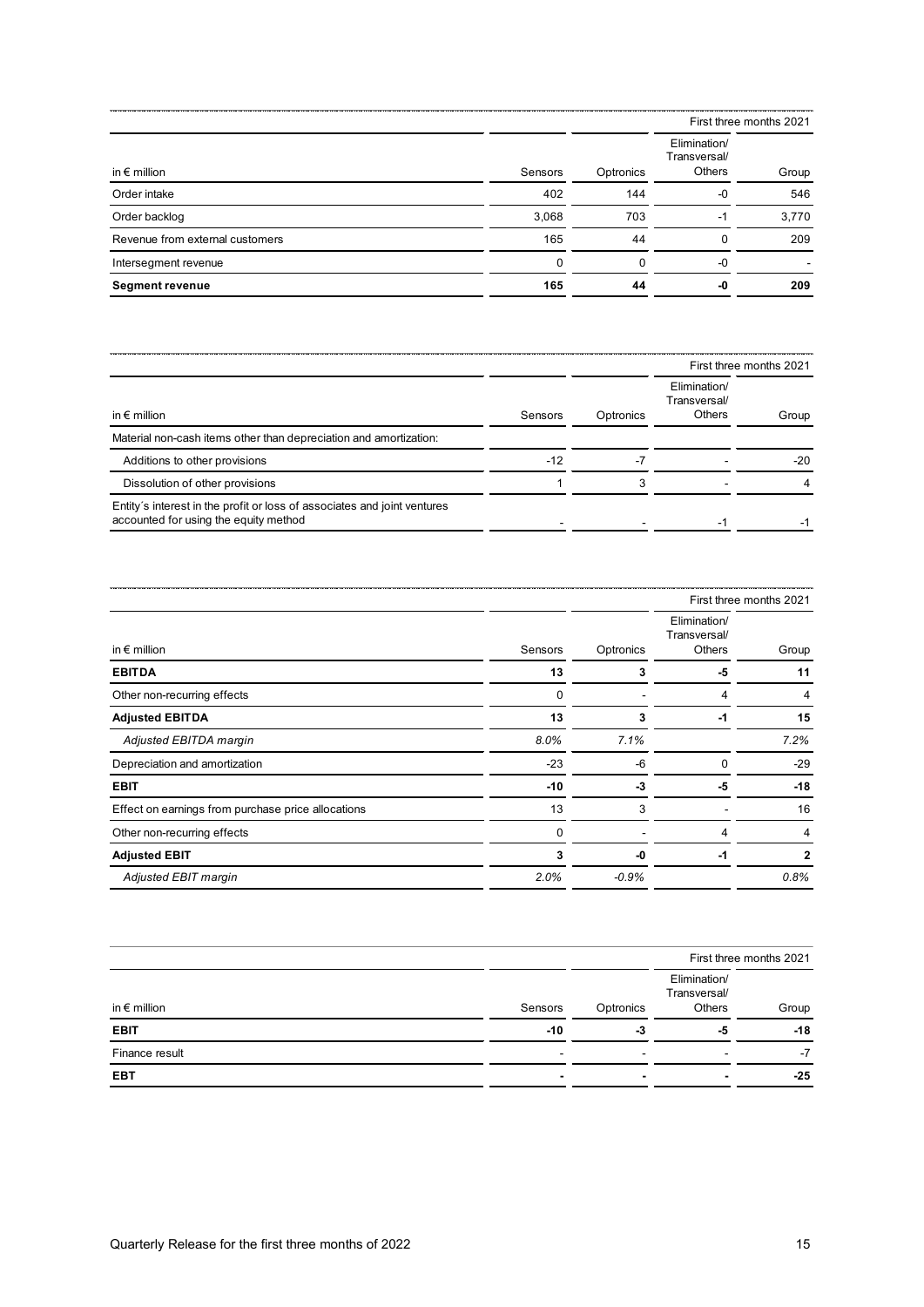#### $\overline{7}$ **Revenue**

## **Geographical information**

|                             |      | First three months |  |
|-----------------------------|------|--------------------|--|
| in $\epsilon$ million       | 2022 | 2021               |  |
| Europe                      | 235  | 167                |  |
| thereof Germany             | 164  | 110                |  |
| Middle East                 | 17   | 19                 |  |
| APAC                        |      | 10                 |  |
| North America               | 9    | 7                  |  |
| Africa                      | 17   | 7                  |  |
| LATAM                       |      | 2                  |  |
| Other regions/Consolidation |      | $-4$               |  |
| Total                       | 286  | 209                |  |